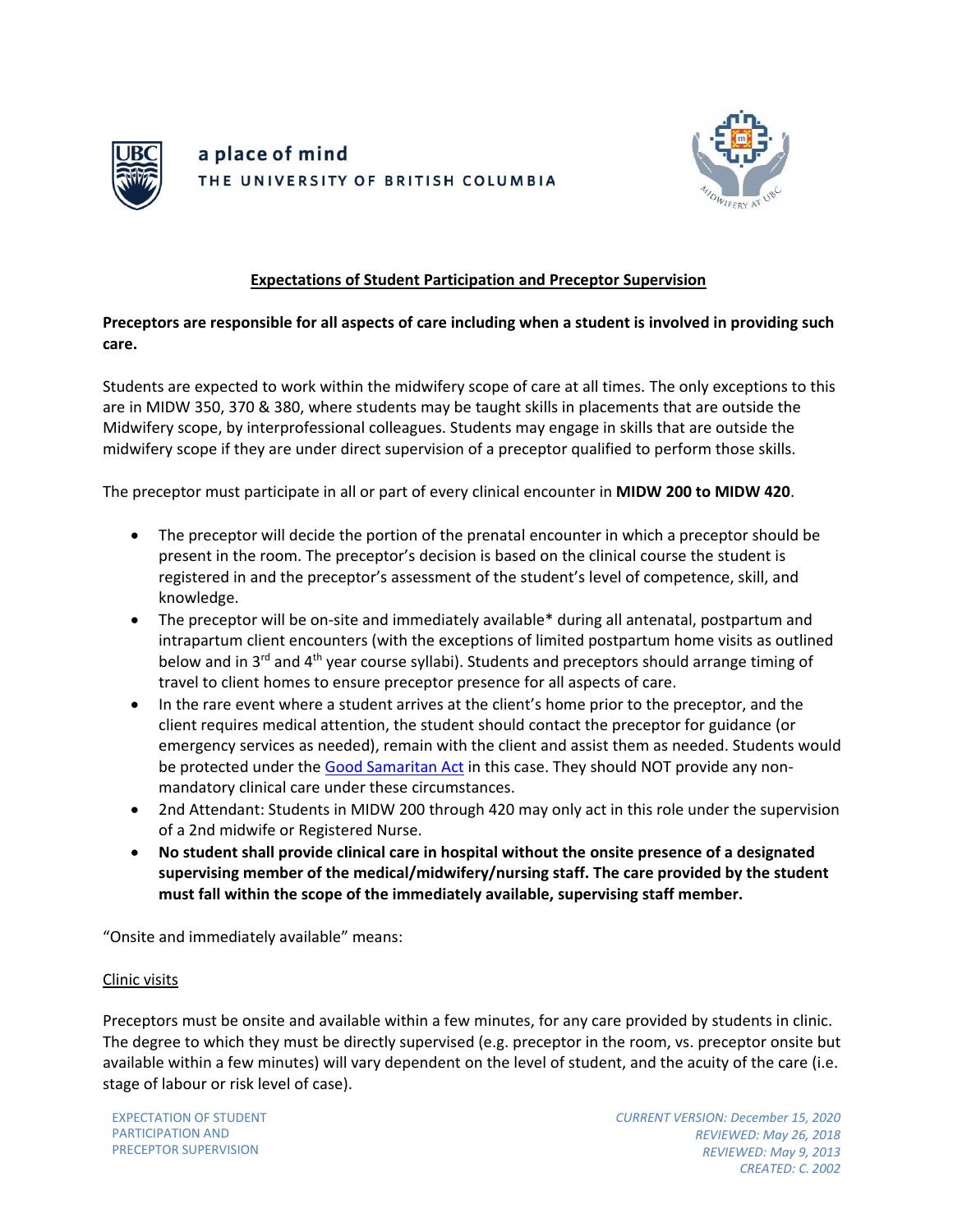#### Home visits

It is expected that second year midwifery students will not conduct a clinical encounter in the client's home without a preceptor present. Third and fourth year students may provide midwifery care for home visits in the absence of a preceptor in **limited and prescribed situations** of postpartum care. See "Students attending home visits without a preceptor present," below.

In situations where a student arrives at the client's home before the midwife, it may be appropriate for the student to enter the client's home and visit socially (as long as they do not initiate care or assessments until the preceptor arrives). In order to ensure that the time a student is waiting for the preceptor is minimal, we recommend clear communication regarding:

- Time of the visit,
- Real-time communication to coordinate arrival times, and
- Change of plans, such as postponing or canceling home visits.

#### In hospital

Midwifery students do not have privileges at hospitals. They must be supervised by a regulated health care provider with privileges at the hospital, for any care they provide in hospital. The degree to which they must be directly supervised (e.g. preceptor in the room, vs. preceptor onsite but available within a few minutes) will vary dependent on the level of student, and the acuity of the care (i.e. stage of labour or risk level of case).

#### *Students are not permitted to provide any care in hospital without a preceptor present.*

It is expected that students in midwifery placements will have a midwifery preceptor present or immediately available to them at all times. Preceptors are encouraged to give Clerks space to perform care management independently, and this may call for the preceptor to leave the room at times. In these cases, the preceptor must remain onsite and able to attend within a few minutes.

In a case where the designated preceptor is not able to attend for a short period of time, it is the preceptor's responsibility to communicate with an appropriate health care provider (e.g. RN or MD) to ensure they accept supervision responsibility. In this case, the student may only provide care to the level of the supervising individual.

#### Students receiving calls and pages directly from clients

Starting in MIDW 240, students will communicate directly with clients, responding to client-initiated contact (pages, texts, and emails) with preceptor support. By the end of the second year, students should be developing competency in these forms of communication. Responding to client-initiated communication is an integral part of the student role in **MIDW 320 and 322, MIDW 420, and Clerkship (MIDW 440).** 

We require all students to notify their preceptor immediately after each encounter and document the encounter in the health record as soon as possible.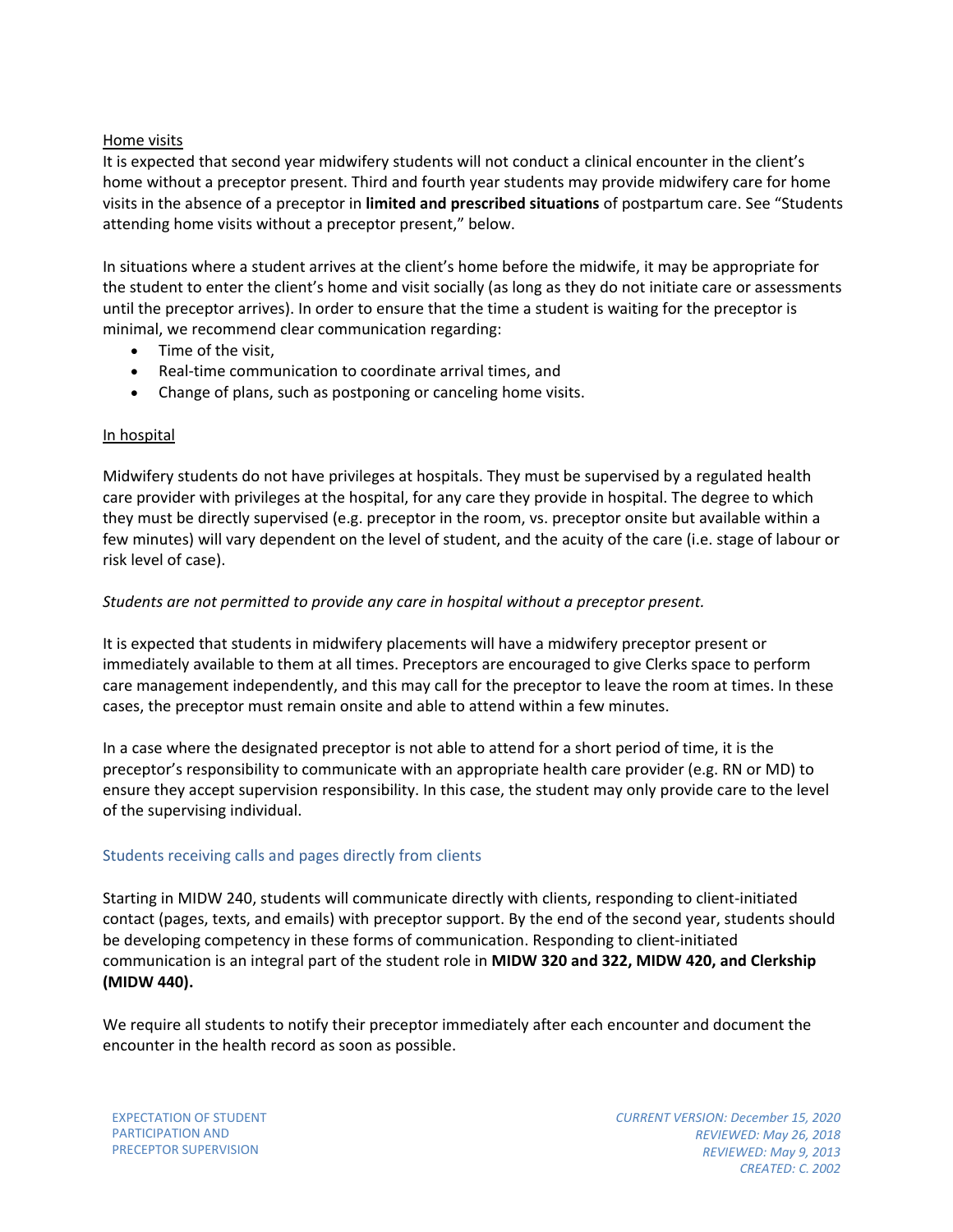For reasons related to both professional liability and effective teaching, each practice group should develop clear guidelines that outline the procedure for students responding to client-initiated encounters, and define the roles and responsibilities of student and preceptor.

Students should not be responsible for any emergency situation and should have clear direction from the on-call midwife about how to respond if there is an emergency communication from a client that takes into account the student's level in the program.

Practice groups should consider the following when creating practice guidelines for students receiving calls directly from clients:

- Have an informed choice discussion with clients regarding the student's involvement in receiving and responding to calls and pages.
- Develop instructions for clients about how and when to contact the student and/or the midwife, including when the client believes the situation is an emergency and how to redirect such calls.
- Provide supervision and follow-up for calls and pages the student receives from clients, including which midwife is responsible when the designated preceptor is off-call.
- Instruct the student how and when to redirect pages or phone messages as well as whom clients must contact when the student is off-call.
- Arrange how and when the preceptor will keep the student informed of client interaction that occurs directly with the preceptor.

# **Students attending home visits without a preceptor present**

Students may provide midwifery care for home visits in the absence of a preceptor in **limited and prescribed situations** of postpartum care, as follows:

- MIDW 320 and 322: A student may attend 1 postpartum home visit per client without a midwife on-site provided that the visit is not within the first three postpartum days and is not the final discharge visit.
- MIDW 420: A student may attend 2 postpartum home visits per client without a midwife on-site, provided that the visits are not within the 1st three days and it is not the final discharge visit.
- MIDW 440: A student in Clerkship may attend 3 postpartum home visits without a midwife on-site provided that the visit is not the 1st visit after the birth and it is not the final discharge visit.

In the above situations, the preceptor and the student must plan in advance the care the student can complete on their own. The preceptor should be available to attend the visit in the event that the student identifies a problem**. Preceptors should inform clients that third and fourth year students are able to attend postpartum home visits without a preceptor if circumstances are appropriate.**

The preceptor must be aware of and available to a student attending a home visit. Students must report promptly to the supervising midwife before and after the unaccompanied visits and ensure the encounter is documented appropriately in the health record as soon as possible.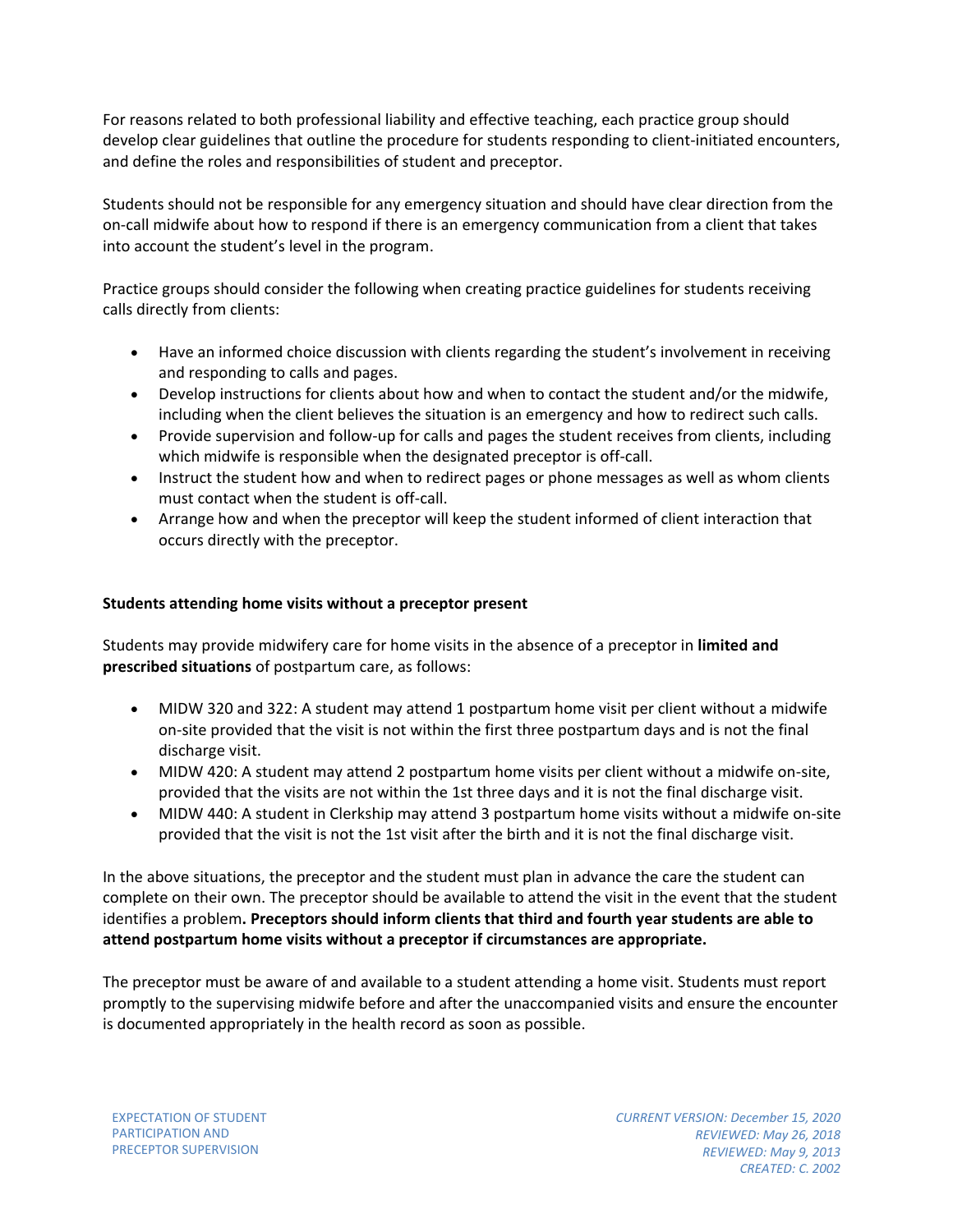### Students in Clerkship (MIDW 440)

The Clerkship is the final opportunity for students to integrate theory and practice before comprehensive examinations and the Canadian Midwifery Registration Exam (CMRE). Clerkship offers midwifery students the opportunity to provide primary care under the supervision of a preceptor who facilitates the role of the clerk within the bounds of safe care, as is acceptable to the client. Both clinical experiences and opportunities for review of basic and advanced course materials are necessary to prepare for safe entrylevel practice.

The clerk must balance academic and clinical demands throughout the placement.

- The clerk will cover most of the clinic and call schedule of one full-time midwife, with scheduled time off as per the *Scheduling Within Placement* Policy.
- The clerk should provide approximately 30-35 hours per week of actual clinical work and should attend an average of 15 clinical appointments per week throughout the placement.
- Students in MIDW 440 may act as the sole 2nd attendant at births. MIDW 440 students may not be the sole 2nd attendant where the primary midwife is a new registrant as per the BCCNM's [Policy for Second Birth Attendants.](https://www.bccnm.ca/Documents/standards_practice/rm/RM_Policy_for_Second_Birth_Attendants.pdf#search=second%20birth%20attendants)

# Prenatal Care in Clerkship

Providing care to clients in all stages of pregnancy will help the student to maintain and demonstrate their competency in the knowledge and range of skills required for midwifery practice.

Clerkship students are expected to undertake prenatal appointments on their own with clients; however, a midwife must be on site and immediately available for consultation. The midwife/preceptor should review and sign-off on the chart before the client leaves the clinic in case they need to intervene and/or something has been overlooked. For prenatal home visits, the clerk may do the visit prior to the midwife's arrival, but the midwife/preceptor must review and sign-off on the chart at the client's home on the same day.

#### Intrapartum Care in Clerkship

Clerkship students should plan to attend 10 - 12 births as a primary caregiver and an additional 2-3 births as a 2nd attendant, if this has not been completed in MIDW 420.

# **A Registered Midwife is legally responsible for all care provided by a clerk.**

A preceptor should be on-site whenever a clerkship student is present for active labour. The clerk may provide intrapartum care by themselves, however there must be a preceptor on the premises, immediately available, and receives regular reports from the clerk.

Clerkship students are expected to have solid hands-on experience, except in situations requiring new skills. In such situations, the preceptor will provide guidance to the student.